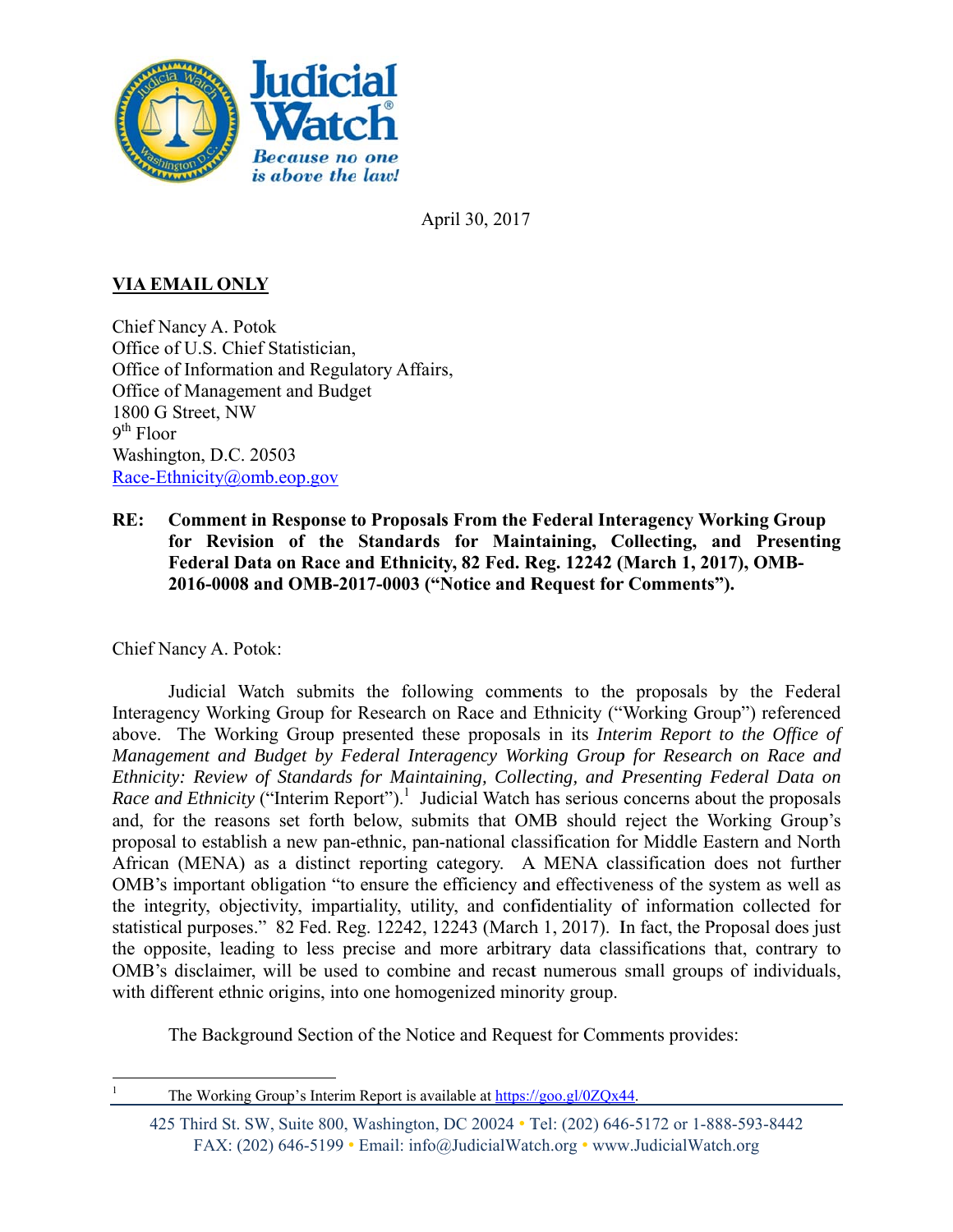> To operate efficiently and effectively, the Nation relies on the flow of objective, credible statistics to support the decisions of individuals, households, governments, businesses, and other organizations. Any loss of trust in the accuracy, objectivity, or integrity of the Federal statistical system and its products causes uncertainty about the validity of measures the Nation uses to monitor and assess its performance, progress, and needs by undermining the public's confidence in the information released by the Government. A number of Federal legislative and executive actions, informed by national and international practice, have been put into place to maintain public confidence in Federal statistics.

The Interim Report provides no explanation or findings as to how the creation of a new MENA classification facilitates this mission or assists the OMB in its role as coordinator of the Federal statistical system. Moreover, the only analysis contained in the Interim Report does not support, or even illustrate, how the new classification will improve the data rendered by the Census.<sup>2</sup> Further, the analysis does not indicate an overwhelming interest or demand by prospective MENA respondents to be reclassified as MENA going forward. More troubling, the Interim Report and other materials from the 2015 Forum on Ethnic Groups from the Middle East and North Africa ("2015 Forum") indicate that there is no consensus, even within the working group, regarding what origins qualify an individual for MENA classification.<sup>3</sup>

 Human race and ethnicity are inherently ambiguous social constructs that have no scientific validity. Invoking race and ethnicity, even for the collection of ostensibly objective data, relies on racial and ethnic stereotyping of individuals' viewpoints, backgrounds, and experiences. Government policies, including those involving data collection, that seek to classify individuals by crude, inherently ambiguous, and arbitrary racial and ethnic categories do not further any rational government interest. Moreover, such attempts to categorize individuals by racial and ethnic groups necessarily lead to absurd results.

 The concept of "race" defies precise legal definition. Originally, the concept of "racial groups" came about as a crude way to categorize populations before science later showed the concept of "race" to be hollow. As the American Anthropological Association ("AAA") explains, to this day racial categories do not bear scrutiny from the standpoint of the biological sciences: "Genetic data show that, no matter how racial groups are defined, two people from the same racial group are about as different from each other as two people from any two different racial groups."<sup>4</sup> While Americans "have been conditioned to viewing human races as natural and separate divisions within the human species based on visible physical differences," the "vast expansion of scientific knowledge in this century" shows "that human populations are not

<sup>2</sup> *See* Interim Report, Appendix 4, pp. 52-55.

<sup>3</sup> See Angela Buchanan, Rachel Marks, and Magdaliz Álvarez Figueroa, *2015 Forum on Ethnic Groups from the Middle East and North Africa: Meeting Summary and Main Findings*, Population Division, U.S. Census Bureau (September 7, 2016), p. 30, available at  $\frac{http://geo.g/EqQ4Dx}{http://geo.g/EqQ4Dx}$  ("2015 Forum Findings").

*Response to OMB Directive 15: Race and Ethnic Standards for Federal Statistics and Administrative Reporting*, American Anthropological Association (Sept. 1997), available at https://goo.gl/Gixnh2.

<sup>425</sup> Third St. SW, Suite 800, Washington, DC 20024 • Tel: (202) 646-5172 or 1-888-593-8442 FAX: (202) 646-5199 • Email: info@JudicialWatch.org • www.JudicialWatch.org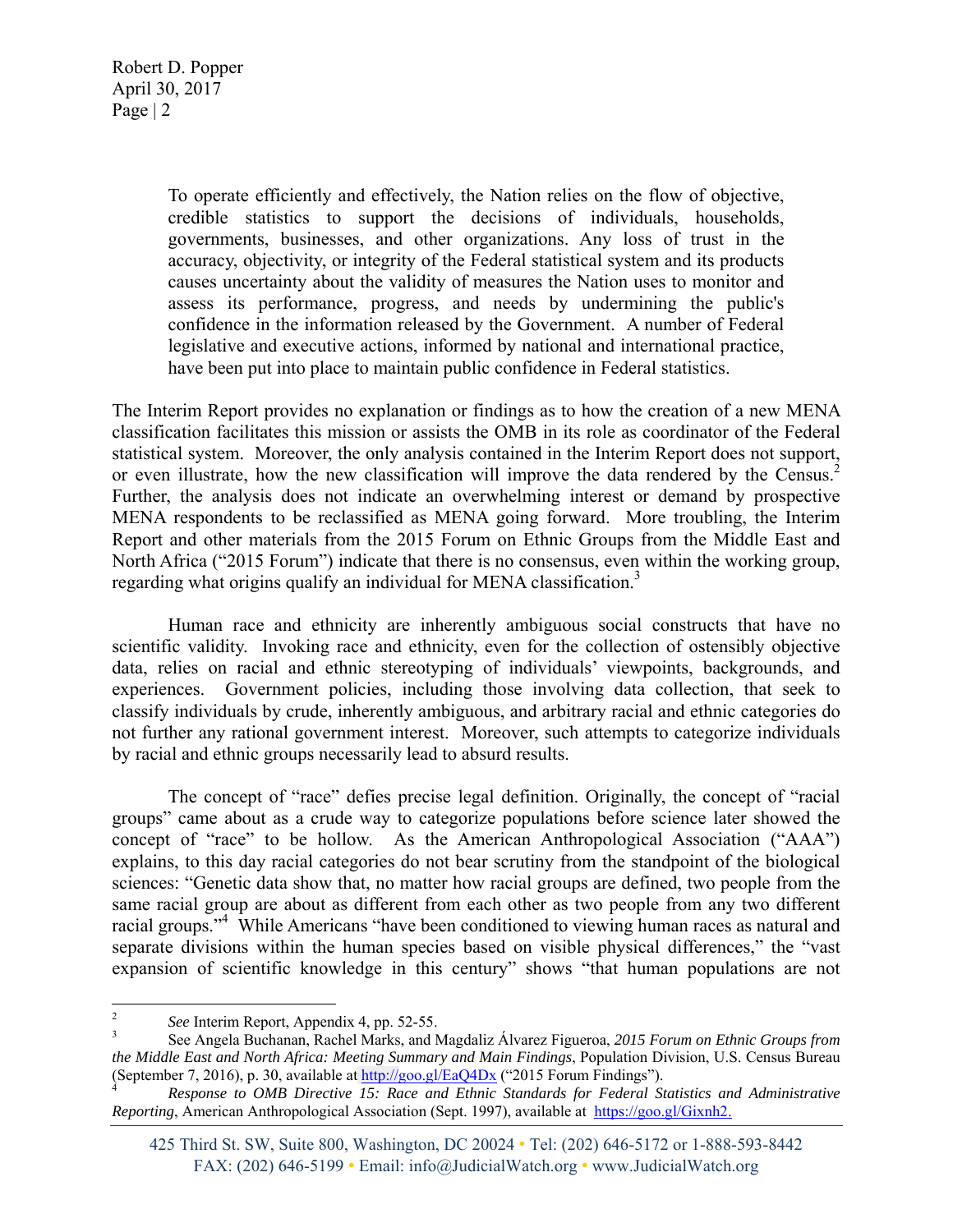unambiguous, clearly demarcated, biologically distinct groups."<sup>5</sup> The primary effect of systematic reliance on crude racial categories is to perpetuate misinformation and reinforce irrational beliefs and stereotypes about others. Contrived, racial categories needlessly promote the Balkanization of the population without any public benefit and, in fact, at a great cost. The establishment and institutionalization of a MENA classification comes with the imprimatur of government support, thus officially promoting such Balkanization. This classification does not appear anywhere else in the world, not even in the region defined by the proposed MENA category. Yet, the OMB may now institutionalize this useless, new classification.

 Even if there were a valid basis for collecting racial and ethnic data, the process of doing so always will be plagued by practical difficulties. "Visual observation" of physical features such as skin color to determine whether someone belongs in a racial or ethnic category is humiliating and degrading, and even more disturbing whenever it is undertaken by a government agent. It also is imprecise, and requires the use of the simplest possible categories. But using self-identification (as suggested for MENA) to determine identity only works when categories are "acceptable and generally understood both by members and nonmembers of the groups to which they apply."<sup>6</sup> The OMB "prefers that self-identification should be facilitated to the greatest extent possible," while recognizing that this may necessitate the use of additional categories beyond black, white, and Latino, because "[r]esearch shows that ethnic groups evolve and may modify their preferred ethnic group names; individuals may represent their affiliation with groups differently depending on the situation and may alter their perceived ethnic membership over time."<sup>7</sup> Of course, this preference may be motivated by factors other than accuracy, such as political self-interest, wishful thinking, or even self-delusion.<sup>8</sup> While "selfidentification" avoids the offensive and intrusive bloodline inquiries of the Jim Crow era (or a similarly dehumanizing visual inspection), it results nonetheless in a process that is arbitrary, imprecise, and inherently unequal, especially when the category at issue is as ill-defined as MENA.

 While it always is problematic to create and record racial or ethnic classifications of any kind, for any reason, the MENA proposal is particularly unworkable. To begin with, the proposed classification ignores the diversity of the defined region. The Detailed Analysis of the MENA Category accompanying the Interim Report indicates that the new classification will

 5 *Statement on 'Race*, American Anthropological Association (May 17, 1998), available at https://goo.gl/1tjuZh.

<sup>6</sup> *See Standards for the Classification of Federal Data on Race and Ethnicity*, Office of Management and Budget (Aug. 28, 1995) (broad self-identification categories are disfavored by the arguments of "some persons, particularly those of mixed heritage, that they cannot accurately identify their race and ethnicity as they prefer in Federal data systems using the current categories. They say the government should not limit their choice of identification."), available at  $\frac{https://goo.gl/Cw6RmC}{ld}$ .

*Id*. 8 For example, some individuals have used physical characteristics, *e.g.*, high cheek bones, as a basis for claiming their Native American ancestry. *See* Garance Franke-Ruta *Is Elizabeth Warren Native American or What?*, THE ATLANTIC, May 20, 2012, available at https://goo.gl/fQ1CSZ. Others haves fabricated life stories or changed physical appearances to support self-identification as a racial minority. *See* Susan Svrluga, *Rachel Dolezal Admits She Was Born White*, THE WASHINGTON POST, Nov. 2, 2015, available at https://goo.gl/1HNRWr.

<sup>425</sup> Third St. SW, Suite 800, Washington, DC 20024 • Tel: (202) 646-5172 or 1-888-593-8442 FAX: (202) 646-5199 • Email: info@JudicialWatch.org • www.JudicialWatch.org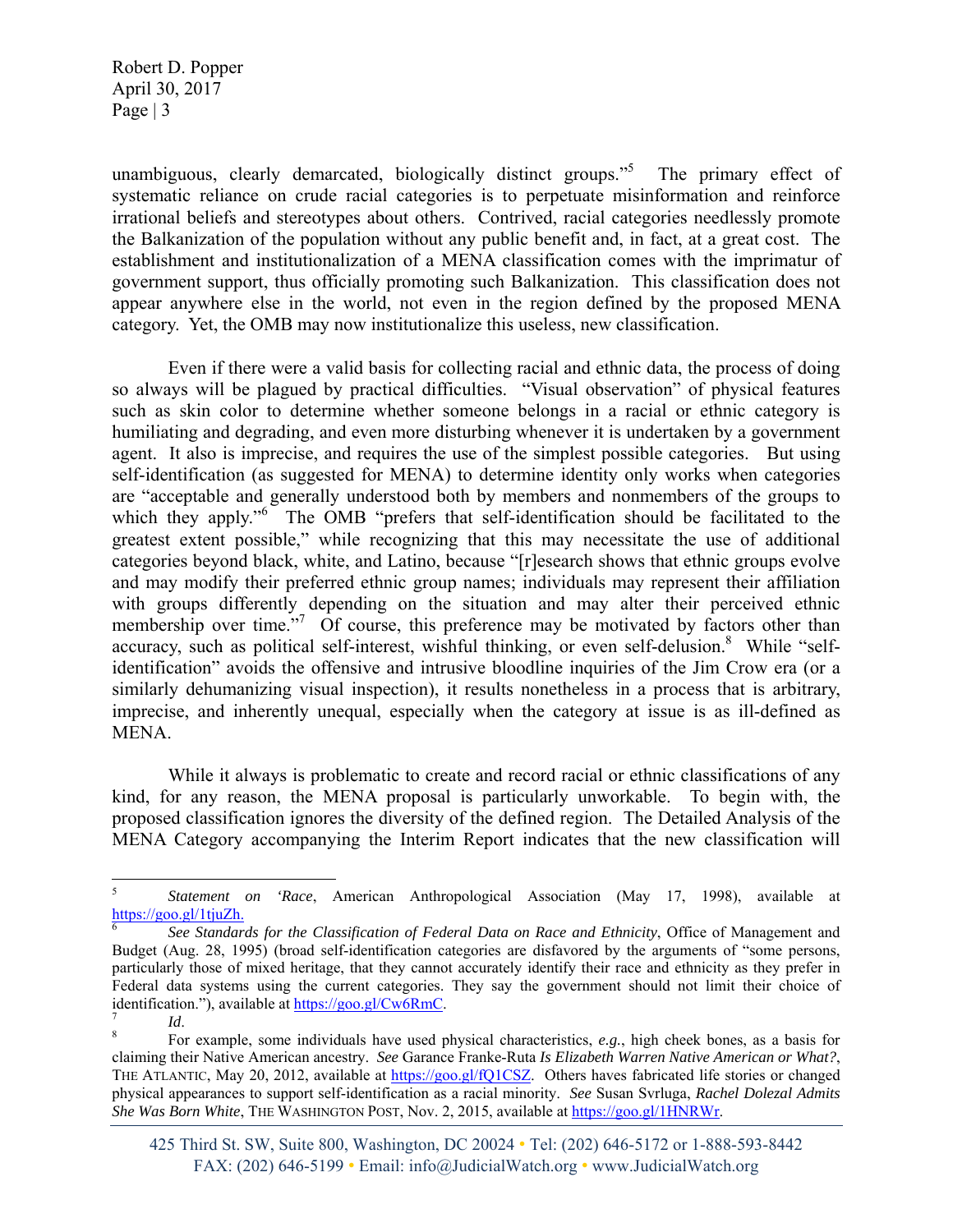include individuals "having origins" from any one of 27 countries, spanning three continents.<sup>9</sup> The distance between some of these points exceeds 2,500 miles. The classification also includes 15 other ethnic or ethnoreligious groups, including groups vaguely characterized as "Middle Eastern," "North African," "Other Middle Eastern," and "Western Saharan." The defined region has been torn by religious, ethnic, and national violence throughout the 20th century,  $10^{\circ}$  and, indeed, for centuries. The Working Group simply ignores this grim reality. It recasts so many distinct tribes, sects, and clans as one homogenized ethnic and racial group that the MENA category is, ultimately, meaningless. Many of these groups would not describe themselves as sharing a common heritage or ethnicity. To point out just a few of the obvious questions those residing in the region would ask: What is there specially in common between Turkey and Morocco? How are ethnic Persians in Iran related to Arabs, Bedouins, or Berbers? What does a Russian Jew in Israel specially share with a Libyan? Greeks have lived in Turkey and Egypt for millennia; why are they not included, and for that matter why is Greece not included? The Maltese language has Arabic roots, so why is Malta not included? Why Iraq and Afghanistan but not Pakistan? Any setting down of geographic, national, ethnic, religious, or language boundaries is rendered arbitrary by the extraordinarily diverse nature of the region.<sup>11</sup>

 The geographic basis for the classification also is imprecise because it fails to provide any temporal or lineage limitation as to when individuals cease "having origins" in a foreign country. It is unclear how many generations a person's ancestors must have lived, worked, married, and raised families in the United States before his or her continent or country of origin becomes North America or the United States. Any attempt to resolve this problem is necessarily arbitrary. As just one example, consider that, depending on how one counts, there have been any number of Jewish diasporas. If one's ancestors migrated to Europe during one of them, and from there to the United States, and if one resided in, say, Brooklyn, New York, in 2017, and from there decided to move to Israel – is that person included in the new category? Would it matter if it the diaspora were pre-Roman, Roman, Medieval,  $19<sup>th</sup>$  Century, or  $20<sup>th</sup>$  Century? The Proposal does not specify whether individuals may decide for themselves how many generations are needed before their country or continent of origin changes. In any event, given these circumstances, even self-identification would be arbitrary.

 The Interim Report admits that "[t]he Middle Eastern and North African population is one of the most diverse pan-ethnic groups in the Nation, including those of many different linguistic, religious, national, and ethnic backgrounds."12 Despite this recognition, the Working Group proposes to lump these diverse groups together to create a single, new classification. The

<sup>9</sup> Lebanese, Iranian, Egyptian, Syrian, Moroccan, Algerian, Arab, Assyrian, Chaldean, Iraqi, Israeli, Jordanian, Kurdish, Libyan, Palestinian, Saudi Arabian, Tunisian, Yemini, Afghan, Armenian, Azerbaijani, Cypriot, Georgian CIS, Somali, South Sudanese, Turkish, Bahraini, Bedouin, Berber, Druze, Emirati, Kuwaiti, Omani, Qatari, Syriac, Western Saharan, Djiboutian, Mauritanian, and Turkish Cypriot. *See* Interim Report, Appendix 4: Detailed Analysis on a New MENA Category, p. 54.

See David A. Fromkin, A PEACE TO END ALL PEACE: THE FALL OF THE OTTOMAN EMPIRE AND THE CREATION OF THE MODERN MIDDLE EAST (1989).<br><sup>11</sup> The 2015 Forum's own experts recognized that this is so. *See, e.g.*, 2015 Forum Findings at pp. 30-33 and

throughout.

Interim Report, p. 23.

<sup>425</sup> Third St. SW, Suite 800, Washington, DC 20024 • Tel: (202) 646-5172 or 1-888-593-8442 FAX: (202) 646-5199 • Email: info@JudicialWatch.org • www.JudicialWatch.org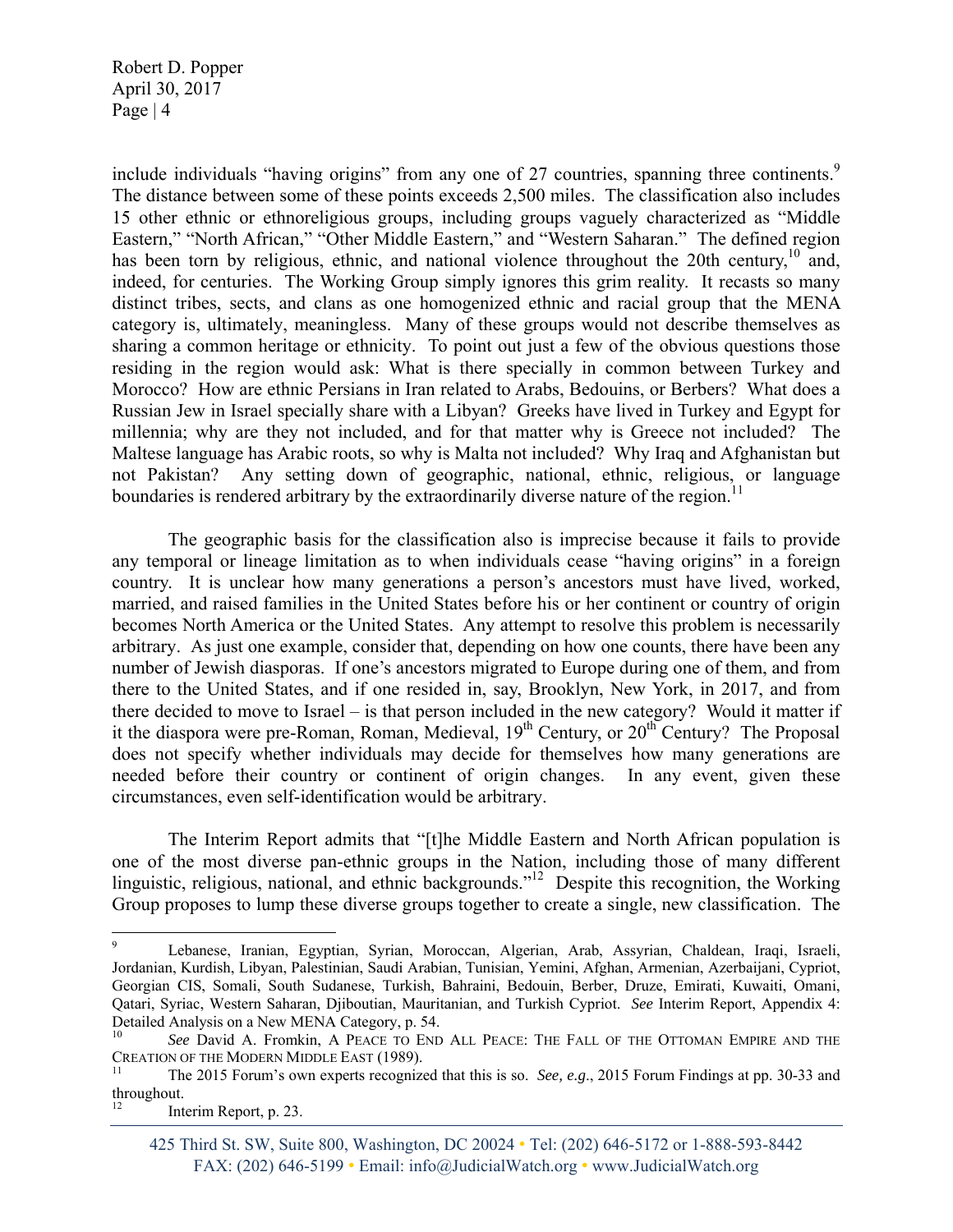reported impetus for this proposal was that those in the MENA population "do not identify with the Federal classification of White" and desired their own classification.<sup>13</sup> Yet, the Working Group's own data shows that this inference is not true. Specifically, the data shows that 33.5% percent of MENA respondents did not identify as MENA at all, that 24.7% also identified as White, and that only 33.9% identified as MENA *exclusively*. 14 This data simply does not support the claim that there is a great demand for the creation of a new classification. Accordingly, the OMB has no reason to establish a new racial and ethnic division at the risk of further Balkanizing American society.<sup>15</sup>

Finally, the proposed MENA classification identifies a statistically small group.<sup>16</sup> Despite the broad classification, the size of the overall group still constitutes a very a small percentage of total U.S. population, raising further questions about the need to capture the information at all. An Arab American Institute and MENA Advocacy Network representative estimated that there were only 3.2 million U.S. residents with MENA "ancestry,"<sup>17</sup> or less than 1% of the total population. Given the Working Group's finding that only 33.9% of those residents see themselves as MENA exclusively, the projected MENA-classified population may be as small as 1.08 million – or about 0.34% of the population. The remarkably small size of this population raises the further concern that a MENA response on the 2020 census survey may create privacy issues for respondents. A MENA household in a low-population census block may unknowingly make public the racial and ethnic identities of its members. In this way, the MENA classification also poses risks to the anonymity of census responses.

<sup>13&</sup>lt;br>14 *Id.*, p. 53.<br>15 **A** results

Another consequence of this change, whether intended or not, relates to the upcoming census. Without the MENA classification, 86% of MENA respondents identified as White. By carving out individuals previously classified as White, the new MENA category will artificially elevate the relative size of non-White groups. Thus, Hispanic and African American populations will appear to have grown in relative proportion during the next census, regardless of real changes in population. Such sleight of hand does not promote consistent and comparable data on race and ethnicity. *See Revisions to the Standards for the Classification of Federal Data on Race and Ethnicity*, Office of Management and Budget (Oct. 30, 1997), available at <u>https://goo.gl/QLOIGD.</u><br><sup>16</sup> *See* Interim Report, p. 4.<br><sup>17</sup> 2015 Forum Findings p. 10

<sup>2015</sup> Forum Findings, p. 10.